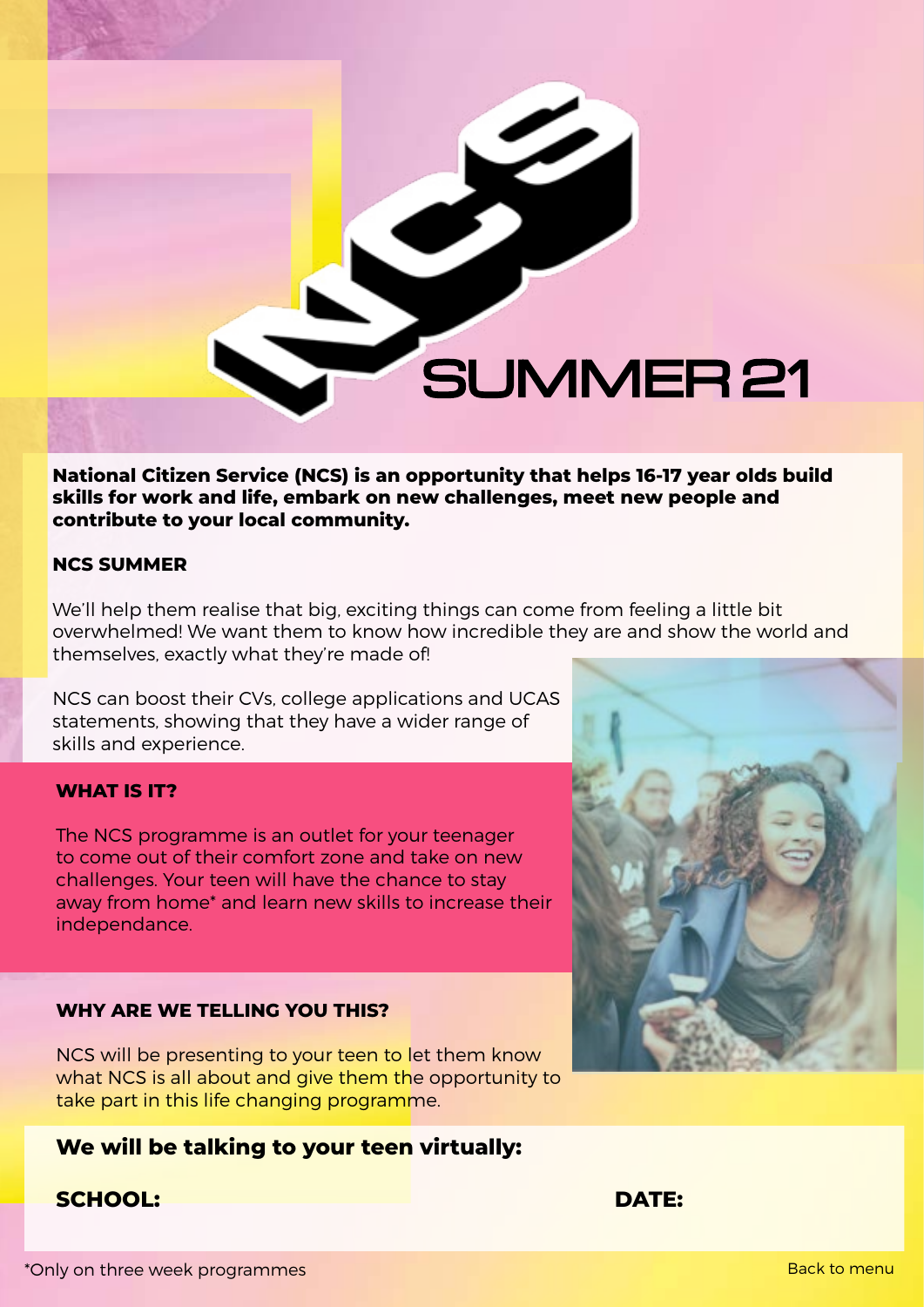

(Click the links below to jump to the page you want)



# **BENEFITS OF NCS**

**PROGRAMME OVERVIEW**

**COST**

**HOW TO SIGN UP** 

**WHAT HAPPENS AFTER SIGN UP** 

**SPECIAL EDUCATIONAL NEEDS AND DISABILITIES**

**COVID-19**

**REFUNDS**

**MORE INFORMATION** 

**PARENT INFORMATION VIDEO** 

**CONTACT US** 

**SOCIAL MEDIA**

**SAFETY AND SUPERVISION** 

**SAFEGUARDING**

**PHOTOGRAPHY**

**HOW WE ARE MANAGING COVID-19**

**FREQUENTLY ASKED QUESTIONS**

Want to get back to this page? Bottom right of every page is a button to bring you back here.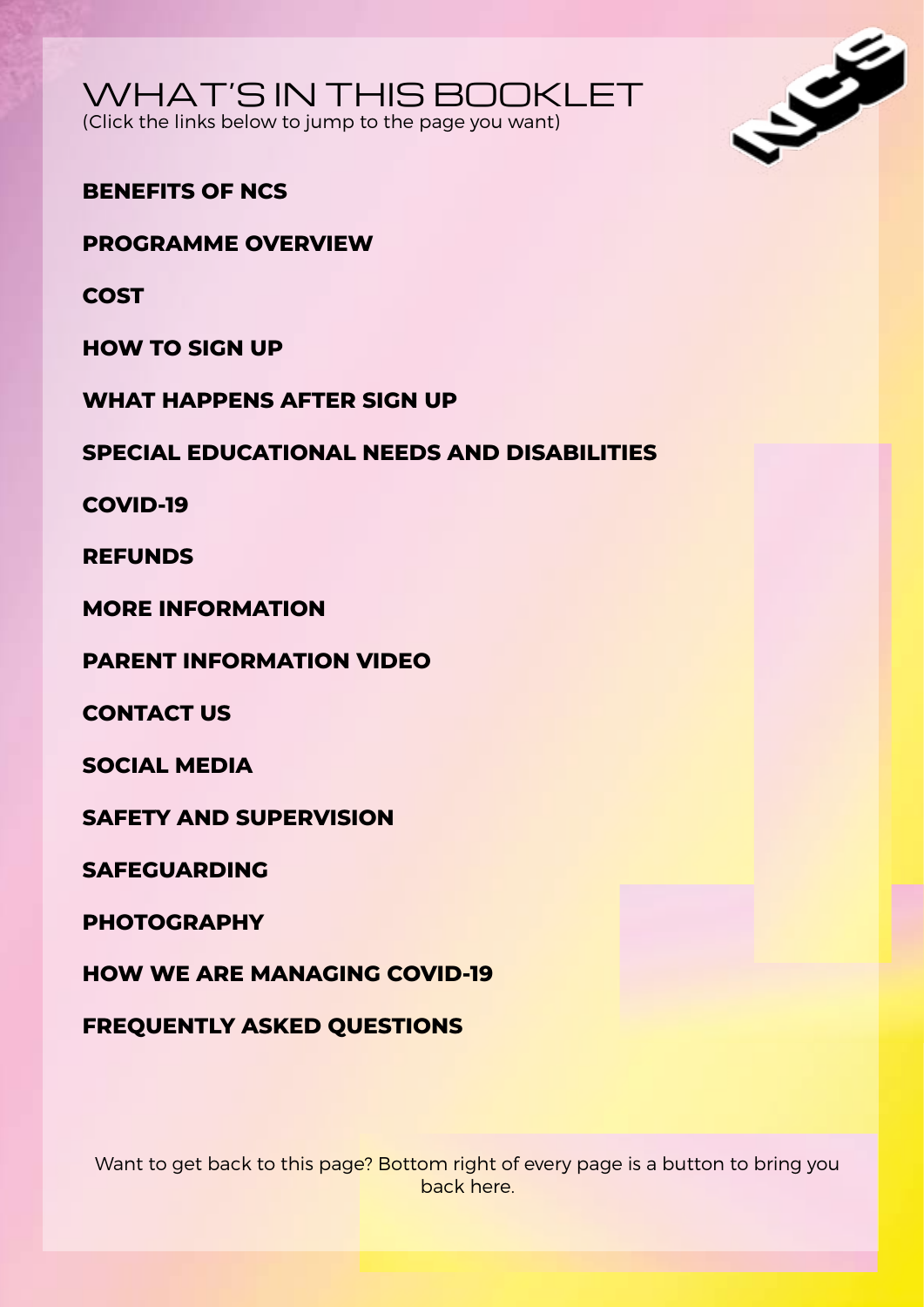### **THE PROGRAMME AT A GLANCE**



**Your teenager will get the buzz of achieving something they thought was impossible. That's what the 1st phase is about. They will meet new people and take on new challenges. They will even live away from home for a few days. (On three week programmes)**

**Your teen will learn the skills needed for work, further education and independent living. Completing various workshops to enhance their skills and increase their self confidence, your teen will pick up a lot in this phase.**

**Armed with new skills, this is their chance to use them for good. They will create a social action project to make a lasting impact on the community. Working with their new team to really make a difference.** 

**We're not going to sugarcoat it, some parts of NCS can be pretty tough. This is why we want young people to be recognised. They will receive a certificate signed by the PM to remind them of all the wins they've had and celebrate with a bang.** 

Ş

### **STAYING AWAY**

This year we are offering two and three week NCS programmes. The Three week programme will give your teen the chance to stay away from home.

Your teen will still get an amazing experience in the two week programme but allows them to remain at home for the evenings.

### **HOW MUCH?**

National Citizen Service is a Government funded programme that was started in 2011. The cost of the entire programme is £1500 but as NCS is heavily subsidised all we ask from you is a contibution of £50!

If £50 is too much in these current times then we have bursaries available for you to apply for.

**Get all your activities plus food and transport for only £50**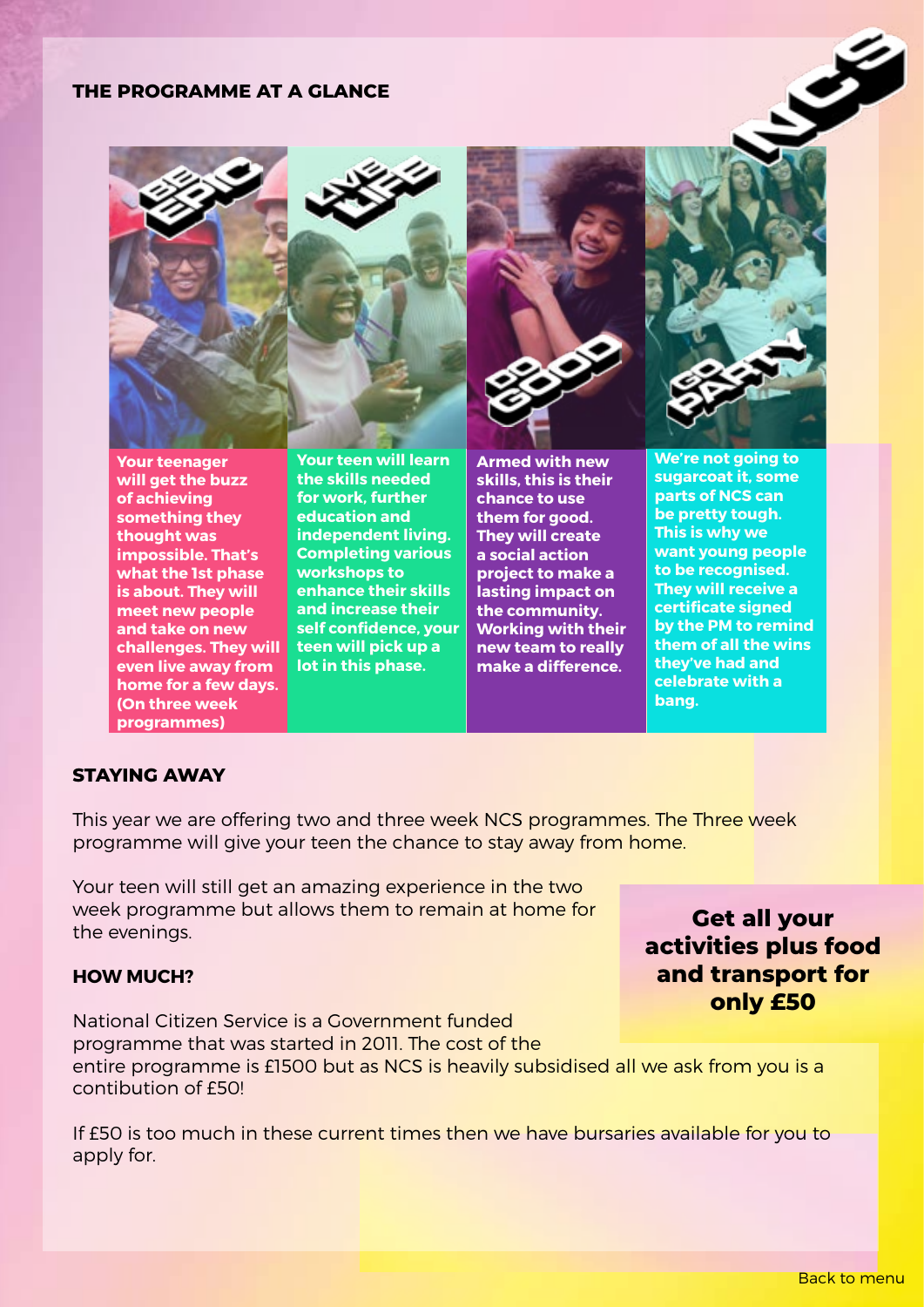### **HOW TO SIGN UP**

Visit our site

**wearencs.com or Click Here**

Call us





### **WHAT HAPPENS AFTER YOU SIGN UP?**

#### **Important Forms**

You will receive communications to get you logged in to your own personal NCS portal. Here you will need to fill in your teens medical form.

#### **We'll be in touch**

You will be contacted by our team to run through things in more detail and invited to attend virtual parent sessions.

**You'll receive a welcome pack and all the info you need** 

S

Make sure you check your emails for this information.

If your teen took part in the programmes delivered by NCS in 2020, they will still be able to take part in NCS Summer 2021 providing that they don't turn 18 before 1st September.

**"When my son came back he had just blossomed, his confidence had grown so much it was incredible, I would highly encourage parents to get their teens on NCS, it teaches them to have conversations they wouldn't normally have the confidence to have."** 

# **- NCS Parent**

### **SPECIAL EDUCATIONAL NEEDS AND DISABILITIES**

When your teen signs up let us know of any medical conditions, special educational needs or disabilities. We will then contact you to work with you to develop a care plan and make necessary reasonable adjustments to maximise their NCS experience and opportunities.

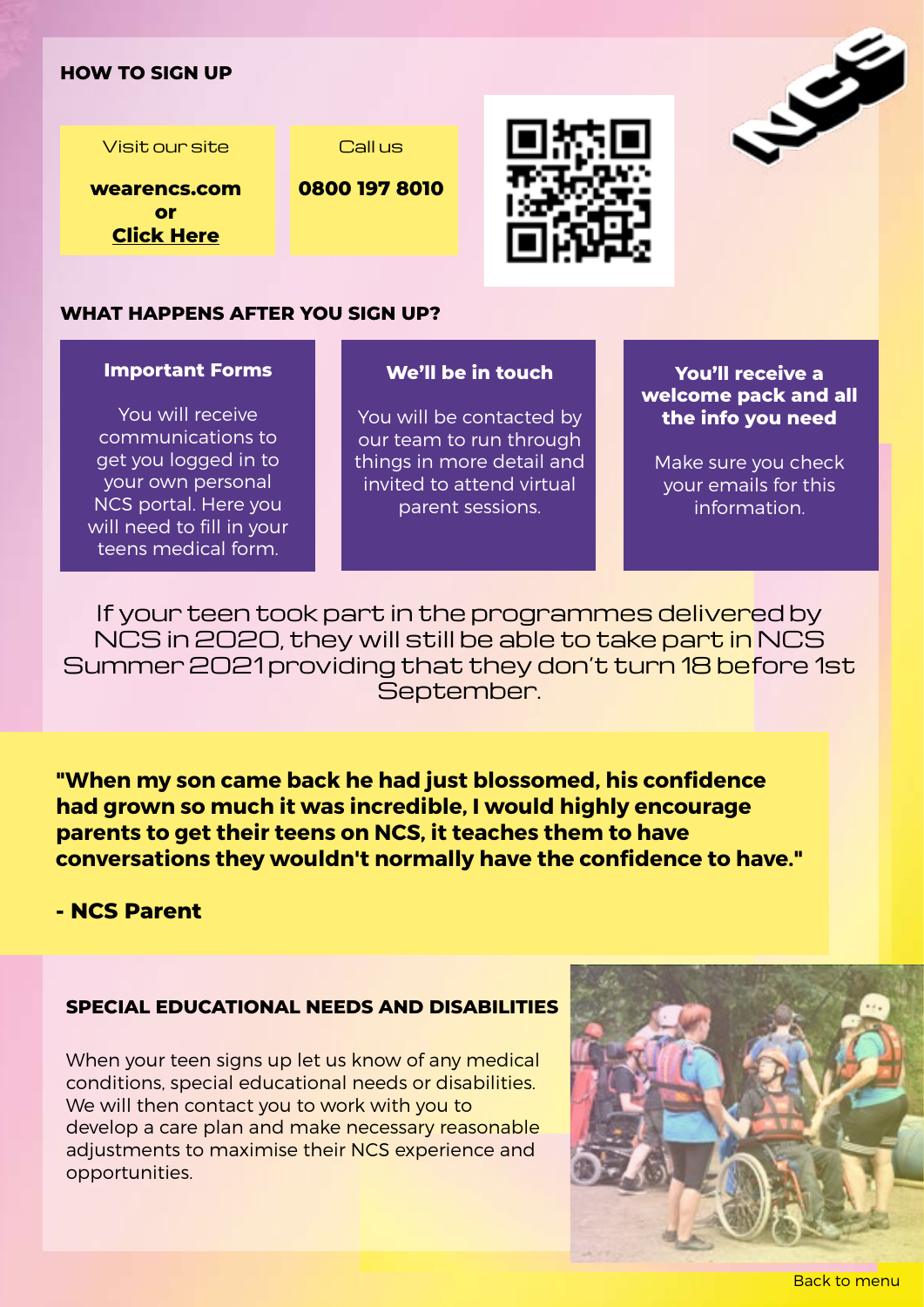### **COVID-19**

We are taking all the necessary precautions to keep your teen safe. Rules are ever changing so to get the most up to date information please visit wearencs.com. In this document we have provided our COVID-19 response details.

### **REFUNDS**

In the unlikely event that NCS is cancelled this summer you will be presented with the following options;

**A full refund To move to an Autumn Programme**

**To move to Summer 2022 (Age dependant)**

### **MORE INFORMATION**

You can get more information on the NCS programme by visiting wearencs.com.

### **PARENT INFORMATION VIDEO**

Our team have put together a video for parents/ guardians to help you understand what NCS is all about, what the benefits are and how we work with your teen to get them the best results for their future.



 $\circ$   $\circ$   $\circ$   $\circ$ 

### **HOW TO GET IN TOUCH**

If you want to ask us a question why not give us a call on **0800 197 8010 or** email us at **askncs@ingeus.co.uk**

**[here!](https://bit.ly/3sc1F6Y)**

### **FOLLOW US ON SOCIAL MEDIA**

NCS in your area will be delivered by a company called Ingeus UK. For all the latest updates on events, your local programmes and photos, follow us on **Twitter [@IngeusYouth](https://twitter.com/IngeusYouth)**

For all NCS updates SEARCH NCS on these platforms.



同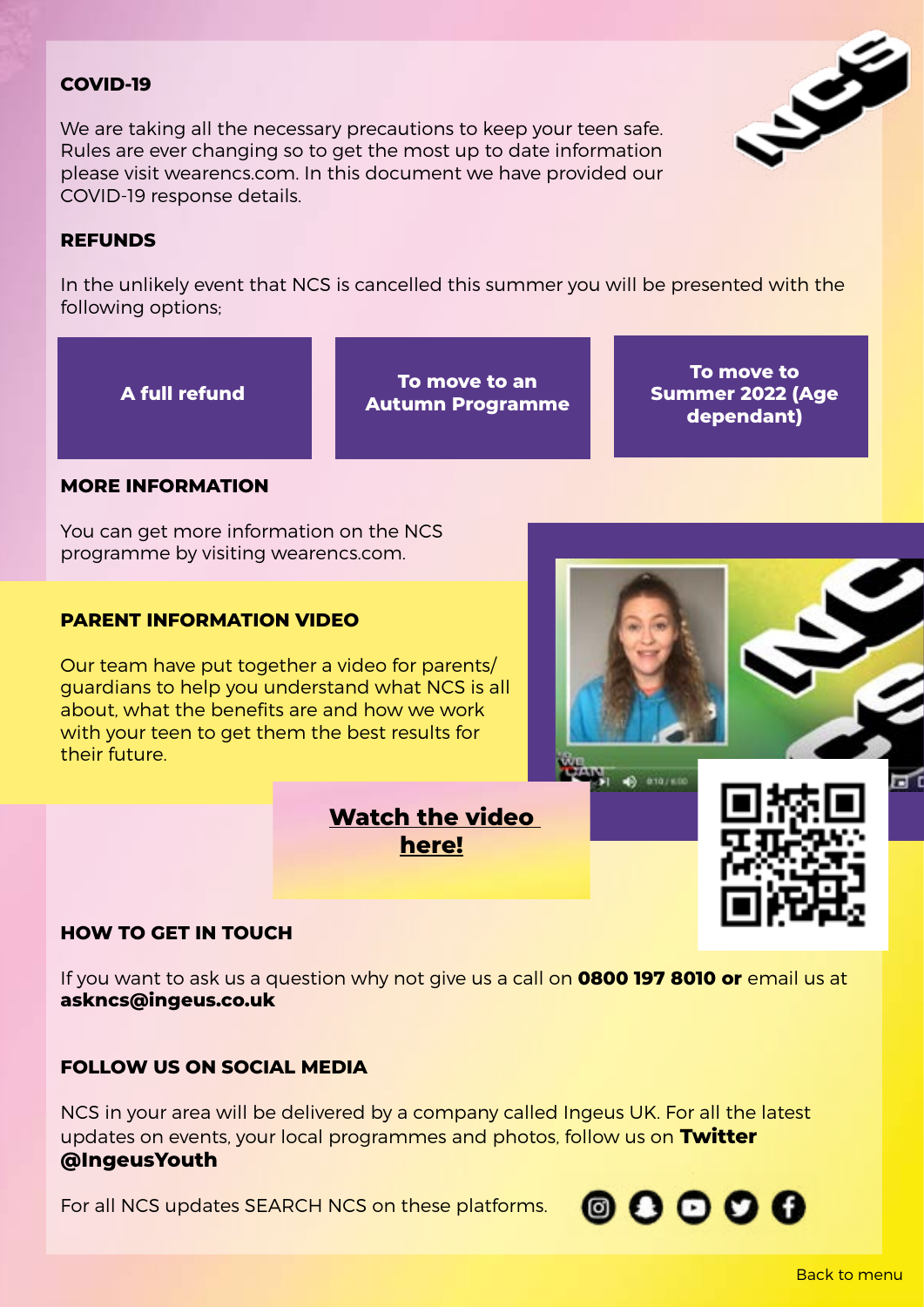# **SAFETY AND SUPERVISION**

Your young person's safety and wellbeing is our top priority.

Our comprehensive policies and procedures provide quality assured training for our NCS teams, and we are fully insured.

To ensure all of our NCS programmes are safe, all staff undergo the following checks and training:

- Enhanced DBS check (Disclosure and Barring Service)
- First Aid (certified)
- Safeguarding
- Equality & Diversity

Our staff also hold qualifications in behaviour management, risk management and leadership.

### **SAFEGUARDING**

Safeguarding relates to action taken to promote the welfare of children and protect them from harm. Safeguarding is everyone's responsibility. Safeguarding is defined in Working Together to Safeguard Children 2013 as:

- Protecting children from maltreatment
- Preventing impairment of children's health and development
- Ensuring that children grow up in circumstances consistent with the provision of safe and effective care and taking action to enable all children to have the best outcomes

As an organisation that works with people of all ages and backgrounds, we are committed to acting in the best interests of vulnerable people including children, and ensuring that all reasonable steps are taken to prevent them from harm.

Safeguarding training is mandatory for all employees, and we have specific policies and processes setting out our approach and actions for safeguarding. Please get in touch if you would like further information.

### **PHOTOGRAPHY**

NCS is a growing community and part of this involves sharing the NCS experience with others through photographs and films. As an NCSer, your teenager may be photographed or filmed on programme taking part in their activities. If you do not permit to this, please ensure that you 'opt out' by stating your preferences on the Medical & Parental Consent Form.

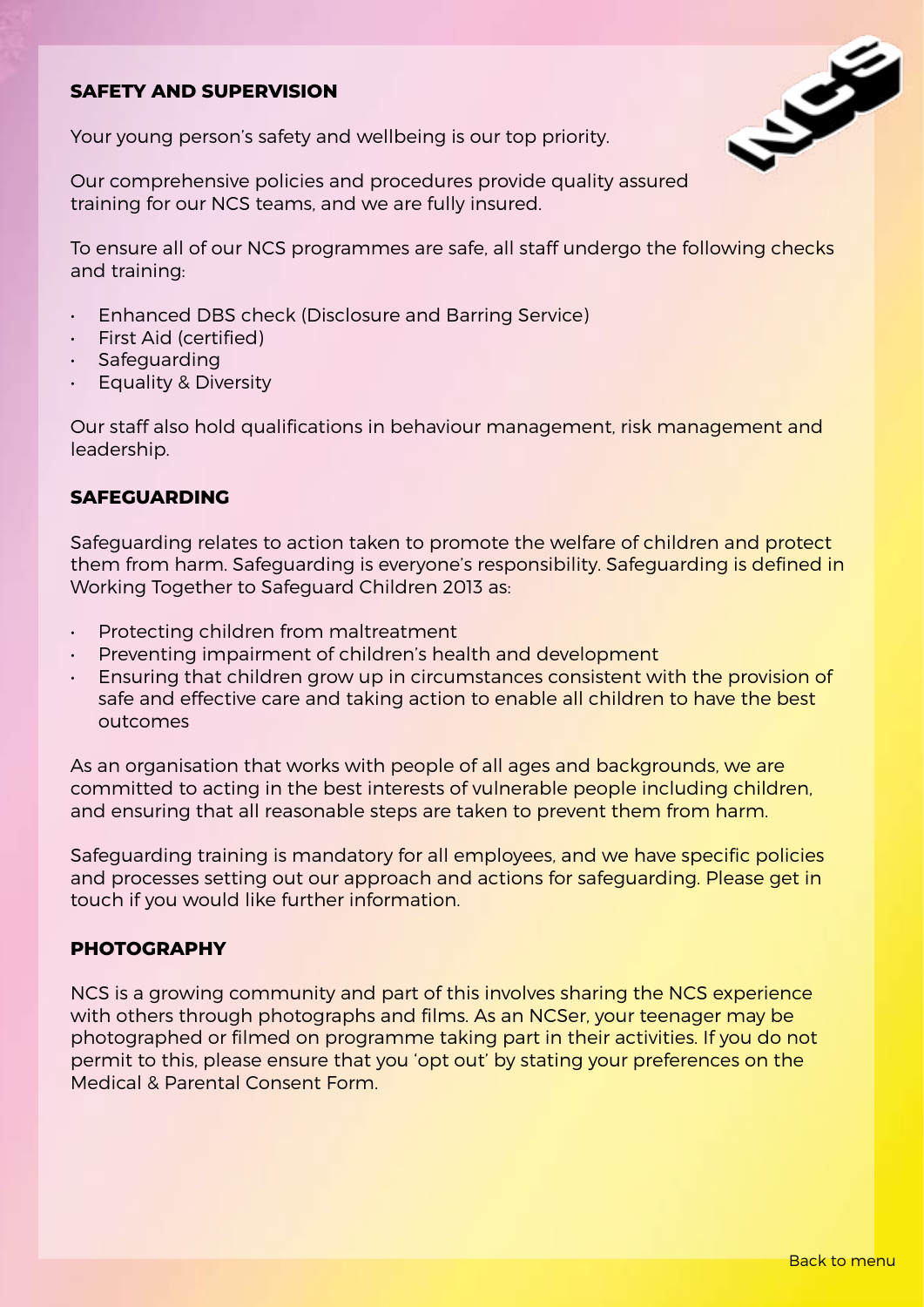# HOW WE ARE MANAGING COVID-19

The world has changed and NCS has adapted to ensure your teens safety. From staff training, to new ways of working, we want your teen to feel safe at every stage of their programme.

# **HOW NCS ARE KEEPING EVERYONE SAFE**

**The National Youth Agency (NYA) is the Professional Statutory and Regulatory Body for youth work in England and, in consultation with Public Health England and the Health and Safety Executive, develops youth sector specific advice and guidance. As NCS falls under this criteria, we will always follow the most up to date guidance from the NYA and Government.**

Ş

- **• STAFF SCREENING FOR SYMPTONS DAILY**  (Positive results will be sent home and their bubble contacted and sent for tests)
- **• REGULAR HAND WASHING OR SANITISING**
- **• ASSESSMENT OF YOUNG PEOPLE BY ASKING THE BELOW QUESTIONS:**
- Do you or a member of your household have any of the following symptoms a high temperature whereby you/they feel hot when you touch your/their chest or back?
- A new continuous cough?
- Are you/they suffering from a loss/change in the normal sense of smell or taste?
- **• ONE WAY SYSTEMS**
- **• STAFF WILL ENSURE ROOMS ARE WELL VENTILATED AND REDUCE THE USE OF DOOR HANDLES**
- **• RISK ASSESSMENTS**
- **• PUTTING UP APPROPRIATE SIGNAGE**
- **• STAFF WILL WEAR PPE WHERE NEEDED**
- **• STAFF WILL WEAR FRESH UNIFORM EVERY DAY**
- **• STAFF WILL INTERVENE IF THE APPROPRIATE SOCIAL DISTANCING ISN'T BEING ADHERED TO**
- **• HAND WASHING TIME WILL BE BUILT INTO ALL ACTIVITIES**
- **• PPE WILL BE MADE AVAILABLE FOR THOSE THAT DO NOT HAVE IT**
- **• HIGH TRAFFIC AREAS WILL BE CLEANED REGULARLY WITH ALCOHOL WIPES**
- **• EQUIPMENT WON'T BE SHARED AND WILL ALWAYS BE SANITISED**

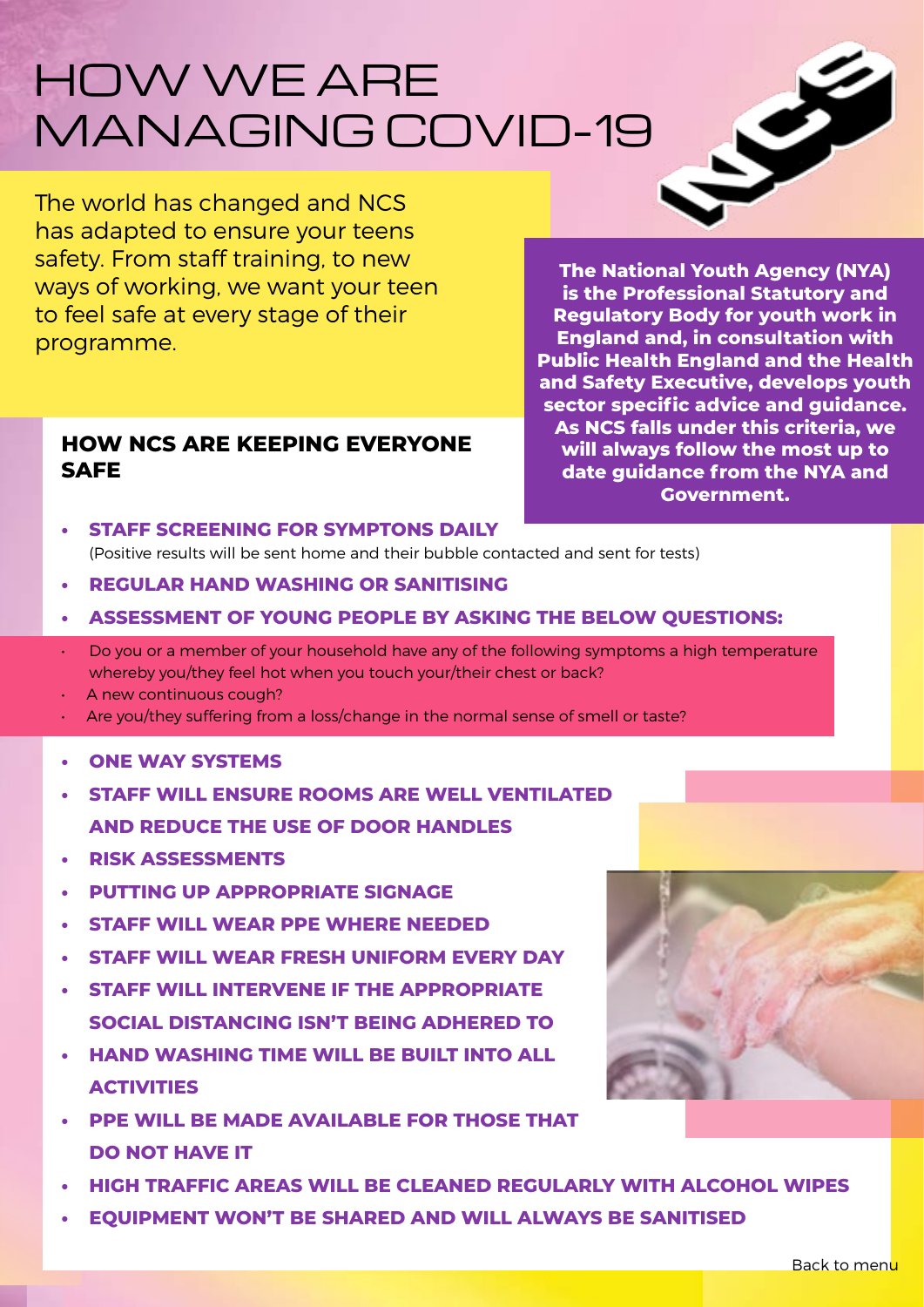# FREQUENTLY ASKED QUESTIONS



# **Can I speak to someone before signing up?**

The answer is yes of course you can. You can talk to a member of our team 7 days a week by calling this number

0800 197 8010

# **My teen has additional needs, can they still take part?**

NCS is open to everyone. We can create a care plan once we have their medical form and discuss their needs with yourself.

# **How is it going to help their future prospects?**

From employers to universities to apprenticeship providers, most places now recognise the skills and experiences that young people have on NCS, giving them an advantage over their peers. NCS looks great on CV's and UCAS applications.

# **Is there help available towards the cost of NCS?**

If you need additional help paying for NCS you can apply for a bursary by talking to our contact centre before you sign up.

Call them on 0800 197 8010

### **What happens if someone displays symptoms of COVID-19 on programme?**

Should somebody display symptoms of COVID-19 on programme, we would suspend programme and ask the individual to be tested as soon as possible. Any further activity would be carried out digitally where possible. Where the test is negative, we would then seek to reconvene the group and continue with the remainder of the programme. Where the test is positive, we would comply with the national track and trace scheme and follow the government guideance on recommending testing for the rest of the group. In addition, we will practice excellent hygiene and social distancing whilst on programme, to try and mitigate the risk of transmission as far as possible.

### **Does my teen need to bring money?**

Everything on NCS is paid for including food and transport so you will not need to provide any extra money. However if you wish to give your teen extra cash for shops you may wish to do so.

# **Can my teen do a programme with friends from a different location?**

Providing that there are no lockdown restrictions in place for either location, and the government guidelines allow both to travel to the programme, then yes.

# **What are the benefits to my teen?**

They will get the chance to meet new people, expand their horizons, learn brand new skills and build their confidence. They will be instrumental in making a difference in their local communities and help others.

# **Do they have to do the NCS programme?**

Whilst the NCS isn't compulsory, it is a unique an exciting opportunity that is only available to 15-17 year olds and places this year are very limited.

# **How will you ensure safety on programme?**

Each programme and each activity has been risk assessed to ensure safety on programme. Your teen will be given a code of conduct to read through and follow on programme to ensure the safety of others.